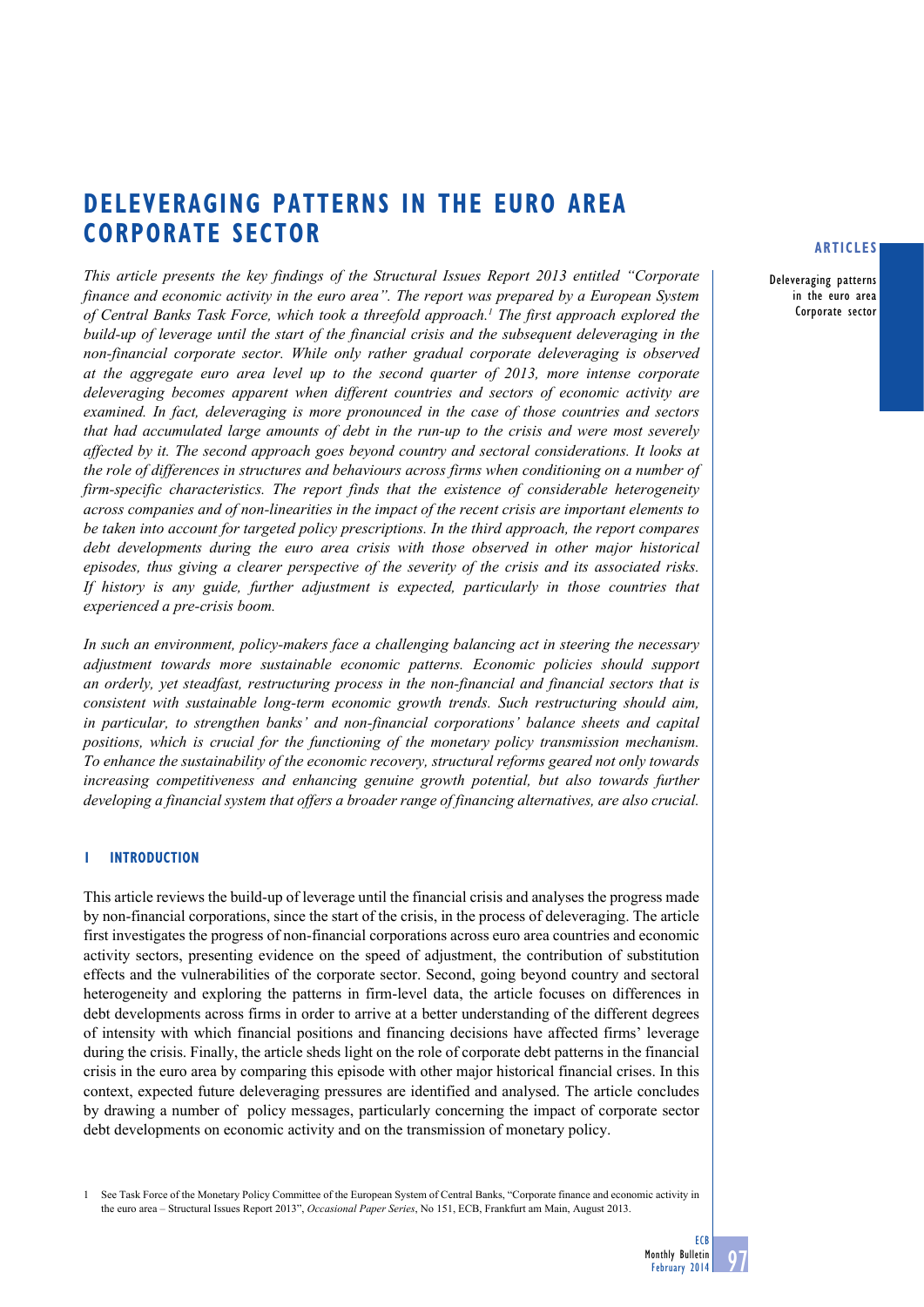The assessment acknowledges that in some euro area countries there was an excessive build-up of corporate sector leverage during expansionary phases. This calls for corrective adjustments. By addressing balance sheet weaknesses, such adjustments are a necessary requirement for restoring the conditions for sustainable growth and a solid recovery.

#### **2 Debt and deleveraging in the euro area corporate sector**

Following the strong increase in the leverage of euro area non-financial corporations in the period between 2000 and 2009-10, the data available show that leverage ratios have been gradually adjusting.2 This section is largely based on unconsolidated euro area accounts data that include, as regards debt ratios, the debt of all non-financial corporations, irrespective of the holder of the debt.<sup>3</sup> Compared with a sector analysis based on consolidated data (see Section 4 of this article), this approach is closer to the microdata analysis, which looks at the average or median firm. At the same time, for some countries, where inter-company loans are very important, the difference between the two concepts is considerable, as in the cases of Belgium and Malta.4

The period from the first quarter of 2000 to the second quarter of 2008 – defined as the pre-crisis period in this article – was marked by a rapid increase in the unconsolidated debt of

euro area non-financial corporations, which rose from 73% to 100% in relation to GDP (see Chart 1). The accumulation of debt differed markedly across euro area countries (see Chart 2) and was driven by several factors, including overly optimistic expectations regarding the long-term evolution of future income and growth, and favourable lending and financial market conditions. In addition, in some euro area countries – such as Ireland and Spain – exuberance in housing markets fuelled even higher levels of debt accumulation. This surge in leverage played a key role in creating the conditions for the financial crisis that started to unfold in 2008 and has also had a strong impact on the nature, severity and persistence of the economic downturn in certain euro area countries (see Section 4).

Even after the outbreak of the financial crisis, debt-to-GDP ratios of euro area non-financial corporations continued to increase, peaking





2 The latest euro area accounts data are for the second quarter of 2013. See also the articles entitled "Corporate indebtedness in the euro area", *Monthly Bulletin*, ECB, February 2012, "The financial crisis in the light of the euro area accounts: a flow-of-funds perspective", *Monthly Bulletin*, ECB, October 2011 and Winkler, B. van Riet, A. and Bull, P., "A Flow of Funds Perspective on the Financial Crisis", Vol. I and II, *Palgrave Macmillan Studies in Economics and Banking*, November 2013.

3 For a brief overview of the methodological issues related to the euro area accounts, see Annex 1 of the Structural Issues Report 2013.

4 The high unconsolidated debt-to-GDP ratio of non-financial corporations in Belgium and the increase in this ratio are related to structural features, e.g. the attractiveness of the country for multinational groups, which lead to large-scale inter-company lending. Among all euro area countries, the difference between the unconsolidated and the consolidated debt-to-GDP ratios in the second quarter of 2013 was highest in Belgium (97 percentage points) and Malta (59 percentage points).



98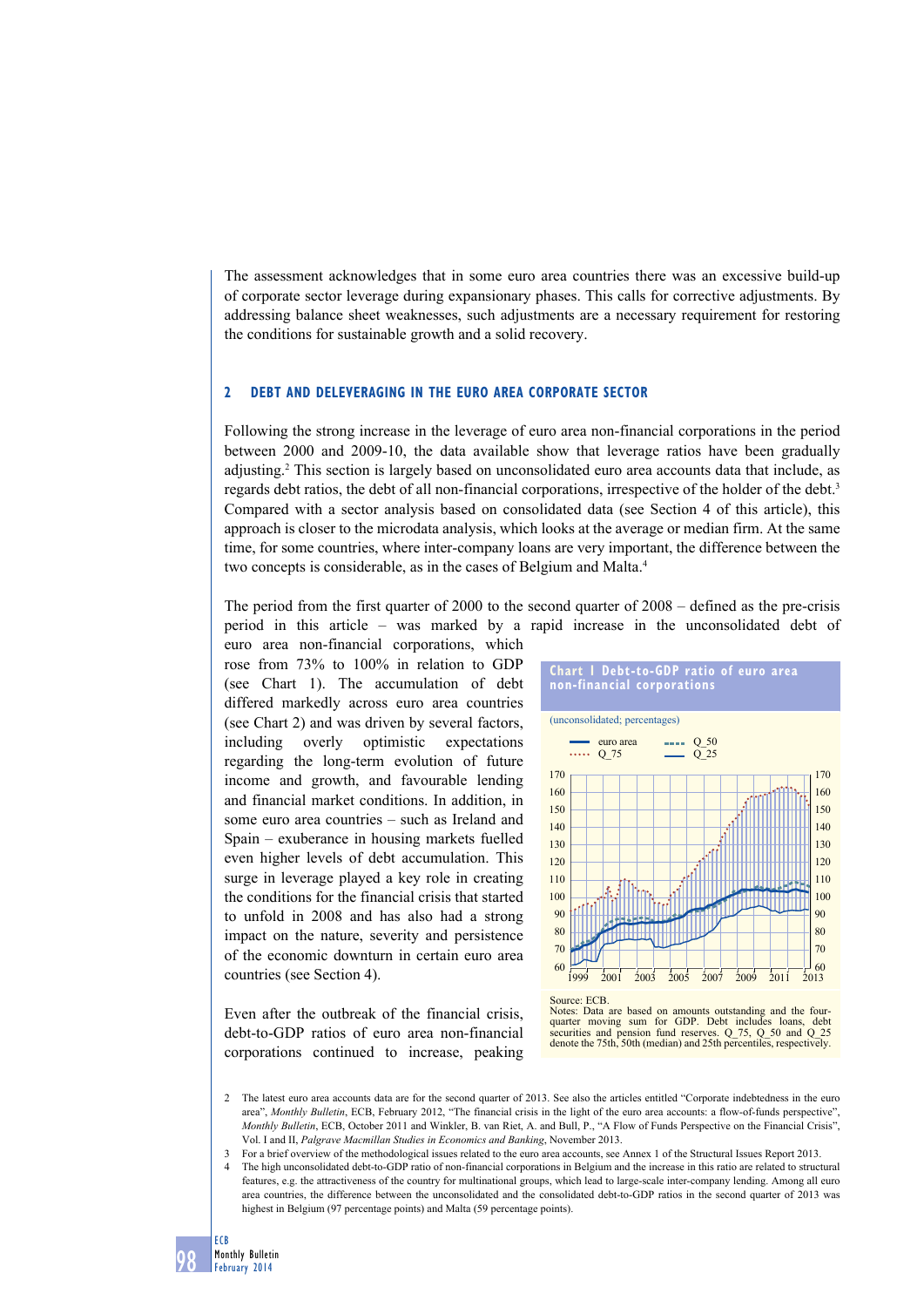# **Chart 2 debt-to-GdP ratio of non-financial corporations across euro area countries** (unconsolidated, unless otherwise noted; percentages; ranking according to unconsolidated Q2 2013 value) Q1 2000 **CONTRACTOR** peak Q2 2013 Q2 2013 (consolidated)  $250$ 250 200 200 150 150 100 100 50 50 0 0 SK GR DE IT EE NL SI EA FR AT FI ES MT PT CY BE IE Source: ECB.

Notes: The peak denotes the country-specific maximum value between the first quarter of 2000 and the second quarter of 2013.<br>Unconsolidated debt is defined as loans, debt securities and pension fund reserves. Consolidated inter-company loans), debt securities and pension fund reserves. Data are based on amounts outstanding. Owing to data availability, the first bar, in the case of Ireland, refers to the first quarter of 2001 and, in the case of Greece, to the second quarter of 2000. Data for Estonia Cyprus, Luxembourg, Malta, Slovenia and Slovakia are partly unavailable. Consolidated debt is not available for Ireland, Cyprus or the Netherlands. "EA" denotes euro area.

only in 2009-10 at 105%. This reflected a "normal" pattern of somewhat delayed debt deleveraging, mainly related to the lagging pattern of bank credit around turning points in economic activity. The rising leverage ratio is also explained by a sharp contraction in real GDP (i.e. the denominator effect). A similar picture appears when investigating debt-to-gross operating surplus ratios, which are more specifically linked to the amount of debt relative to a firm's income situation and hence to the ability of the euro area corporate sector to repay its debt obligations.<sup>5</sup>

Despite the small adjustment visible at the aggregate euro area non-financial corporate level, a more nuanced picture of corporate deleveraging becomes apparent (i) at the country level, (ii) at the sector of economic activity level, (iii) when investigating substitution effects in firms' financing and (iv) when disentangling effects on firms' leverage stemming from transactions and valuation effects.

# **Deleveraging progress made by non-financial corporations across euro area countries**

The speed of adjustment from the pre-crisis peak in corporate indebtedness varied notably across euro area countries (see Chart 2). By the second quarter of 2013, progress in the reduction of high debt-to-GDP ratios had been made by non-financial corporations in Spain (-11% from its peak, to 128% of GDP), Malta (-11%, to 148% of GDP) and Ireland (-8%, to 218% of GDP), while for other countries like Portugal (167% of GDP) and Cyprus (187% of GDP) the weakness in economic activity impeded a reduction in corporate debt ratios up to the second quarter of 2013. At the same time, corporate debt ratios remained considerably above the euro area average in these countries.

5 Despite the more specific information content of the debt-to-gross operating surplus ratio, the analysis of debt-to-income ratios is based on the debt-to-GDP ratio due to lack of available data for some euro area countries.

# **articles**

Deleveraging patterns in the euro area Corporate sector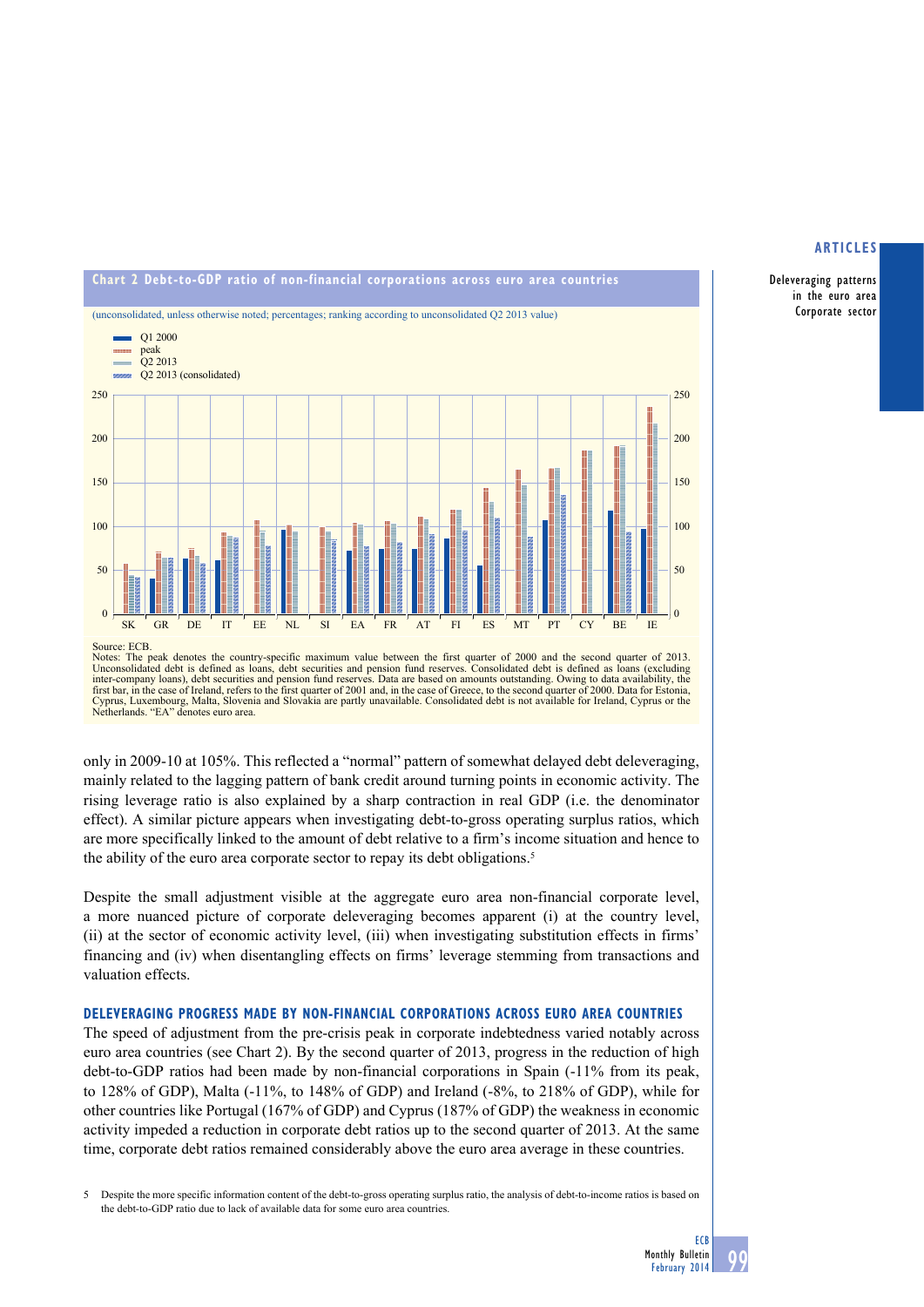## **Re-allocation of funds between economic sectors**

Macroeconomic aggregates at the level of the total non-financial corporate sector mask the re-allocation of funds that has taken place across productive sectors and firms in the euro area. Over-indebted sectors have tended to reduce their leverage levels more significantly than less indebted sectors. In fact, the construction and real estate services sectors, and to a lesser extent the industrial sector, have reduced their ratios of MFI loans to gross value added considerably since their respective peaks (see Chart 3).<sup>6</sup> Mainly related to the boom in housing markets prior to the financial crisis, the leverage of firms in the construction and real estate services sectors has been highest in Ireland, Spain, Cyprus and Malta.

#### **Substitution effects in the financing of non-financial corporations during the crisis**

Further evidence on non-financial corporations' debt deleveraging patterns during the financial crisis can be obtained from analysing firms' transactions in financing instruments, which reveal incipient but potentially important changes in financing structures. Generally, developing a financial system that offers a broader range of financing alternatives and instruments can contribute to more diverse corporate financing sources and thus to a more resilient corporate sector in the face of abruptly changing credit conditions. Specifically, in the context of tighter bank credit conditions related to macroeconomic uncertainty and banks' high risk aversion during the financial crisis, firms have partially replaced bank loans with other sources of financing (see Chart 4). This has played a role in mitigating the adverse effects of the financial crisis on corporate financing and can thus be seen

**Chart 4 financing of euro area non-financial** 

-400 -200 0 200 400 600 800 1,000 1,200 1,400 1,600



6 Owing to data unavailability, the leverage of non-financial corporations across sectors of economic activity refers to the ratio of MFI loans to gross value added.

100 ECB Monthly Bulletin February 2014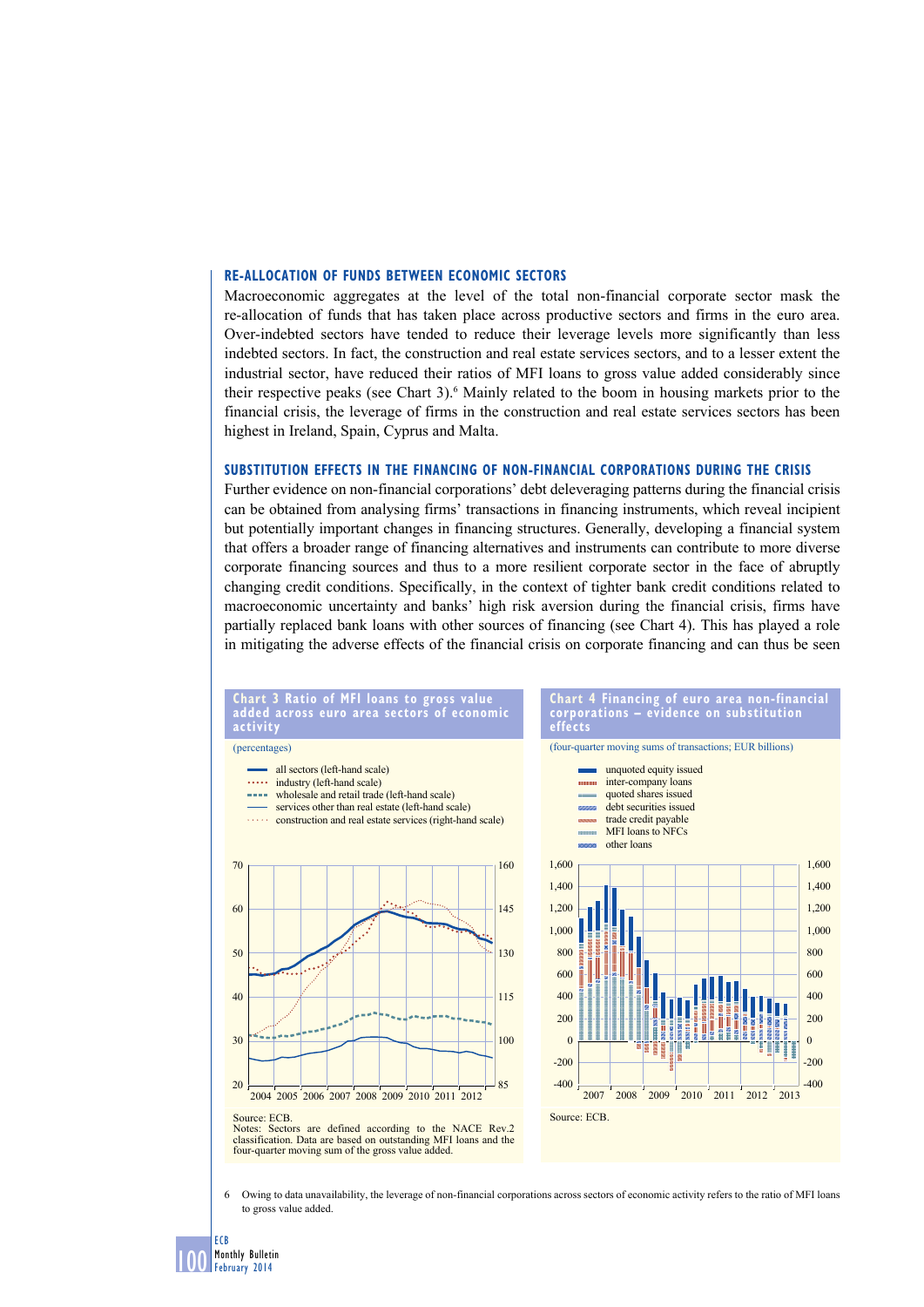Deleveraging patterns in the euro area Corporate sector

as one margin of adjustment used by non-financial corporations for coping with tensions stemming from financial intermediaries. At the same time, substitution effects have varied across euro area countries and have remained overall limited, partly reflecting weak demand by corporations for external financing and the difficulties experienced by small and medium-sized firms in tapping funding markets.

#### **Disentangling transaction-based and valuation-based changes in leverage ratios**

Corporate leverage ratios, such as the debt-to-total assets ratio, generally develop in a more volatile manner than debt-to-income ratios, as they are influenced strongly by valuation effects.<sup>7</sup> The ratio of debt to assets is informative because assets can be sold by a firm in order to generate funding liquidity. In addition, they can serve as collateral and contribute positively to firms' available financing. The debt-to-total assets ratio of euro area non-financial corporations increased during the financial crisis, peaking at 37.4% in the first quarter of 2009, but it has fallen back since then as data up to the second quarter of 2013 show (see Chart 5). Even more than the ratio of debt to total assets, the debt-to-equity ratio of euro area non-financial corporations fluctuated considerably within the period under review due to the impact of valuation changes on equity.<sup>8</sup> In terms of the capital structure of euro area non-financial corporations, equity accounts for 50% of firms' total liabilities, with a much higher share of unquoted equity than quoted equity (36% as opposed to 14% of firms' total liabilities, respectively, in the second quarter of 2013).<sup>9</sup>

Disentangling the changes in the debt-to-equity ratios stemming from transactions (in the form of net equity issuance and changes in debt financing) from changes in the ratios due



assets.



**Chart 6 Changes and contributions to changes in the debt-to-equity ratio** 

Notes: Data are based on amounts outstanding and notional stocks. Notional stocks are compiled by adding transactions to the amounts outstanding for a base period (the first quarter of 2000).

7 In the euro area accounts, financial assets and liabilities are valued at current market prices.<br>8 The debt to-equity ratio at market value can be used as a measure of corporate debt relative

The debt-to-equity ratio at market value can be used as a measure of corporate debt relative to the expected income stream generated by a firm, indicating the perceived market value of a firm.

9 While quoted shares are mainly used by large enterprises, unquoted equity is not traded on financial markets and is very heterogeneous across euro area countries.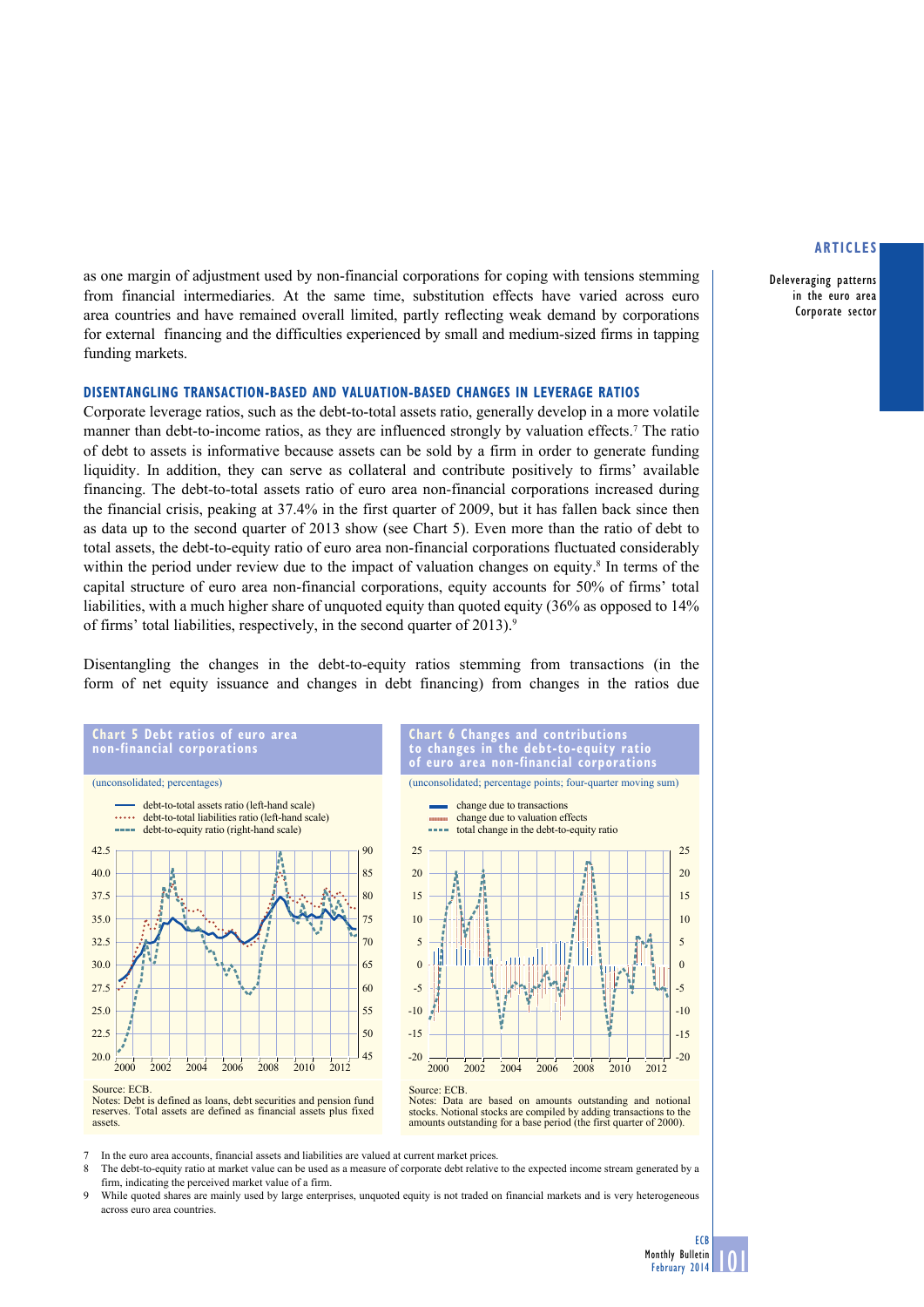to valuation effects<sup>10</sup> allows a deeper insight into leverage developments (see Chart 6). Following a transaction-based increase in leverage from 2004 broadly until the outbreak of the financial crisis, equity and debt transactions have contributed mostly to a decline in the debt-toequity ratio of euro area non-financial corporations through debt redemption and equity issuance since 2008. However, euro area non-financial corporations' deleveraging was hampered severely by an environment of falling equity prices between 2008 and 2009, which led to a general increase in the debt-to-equity ratio. The overall decline in the ratio between the fourth quarter of 2009 and the second quarter of 2011, and again between the third quarter of 2012 and the second quarter of 2013, was mainly due to valuation gains in equity markets.

#### **Assessing the vulnerability of non-financial corporations' debt**

The assessment of the sustainability of corporate leverage needs to take into account a range of indicators related to the vulnerabilities of corporations stemming from their level of indebtedness. Such indicators would include, in particular, the interest payment burden, the maturity structure of debt and the share of debt financed at variable interest rates.

First, the interest payment burden of euro area non-financial corporations, defined as the proportion of income that has to be used for interest payments on debt, declined from 22% at the end of 2008 to 13% at the end of second quarter of 2013, mainly as a consequence of low interest rates and deleveraging. There is substantial variation across euro area countries (see Chart 7). Firms in Ireland, Spain and Portugal faced the strongest increase in their interest payment burden. The percentage of their income that had to be used for interest rate payments rose by

roughly 20 percentage points in the period from 2000 until the respective country-specific peak in the second half of 2008. This, in turn, reflects the tensions in the cost of financing of non-financial corporations in these countries. From the respective peak, the interest payment burden has generally declined, as the data for the second quarter of 2013 show, reflecting the pass-through of key interest rate cuts and some improvement in the credit conditions of firms.

Second, with respect to the maturity structure of assets and liabilities of non-financial corporations, a high share of short-term funding in total funding implies potential refinancing risks and may give rise to liquidity shortages in a stressed market environment. At the euro area level, the share of short-term debt in total non-financial corporations' debt decreased from 33% in 2000 to 24% by the end of the second quarter of 2013. Thus, at least from this perspective, non-financial corporations seem to be relatively well protected against sudden changes in short-term financing conditions.





10 Valuation effects on the outstanding amount of debt and/or equity include holding gains or losses owing to changes in market prices or other changes, e.g. write-downs in debt positions.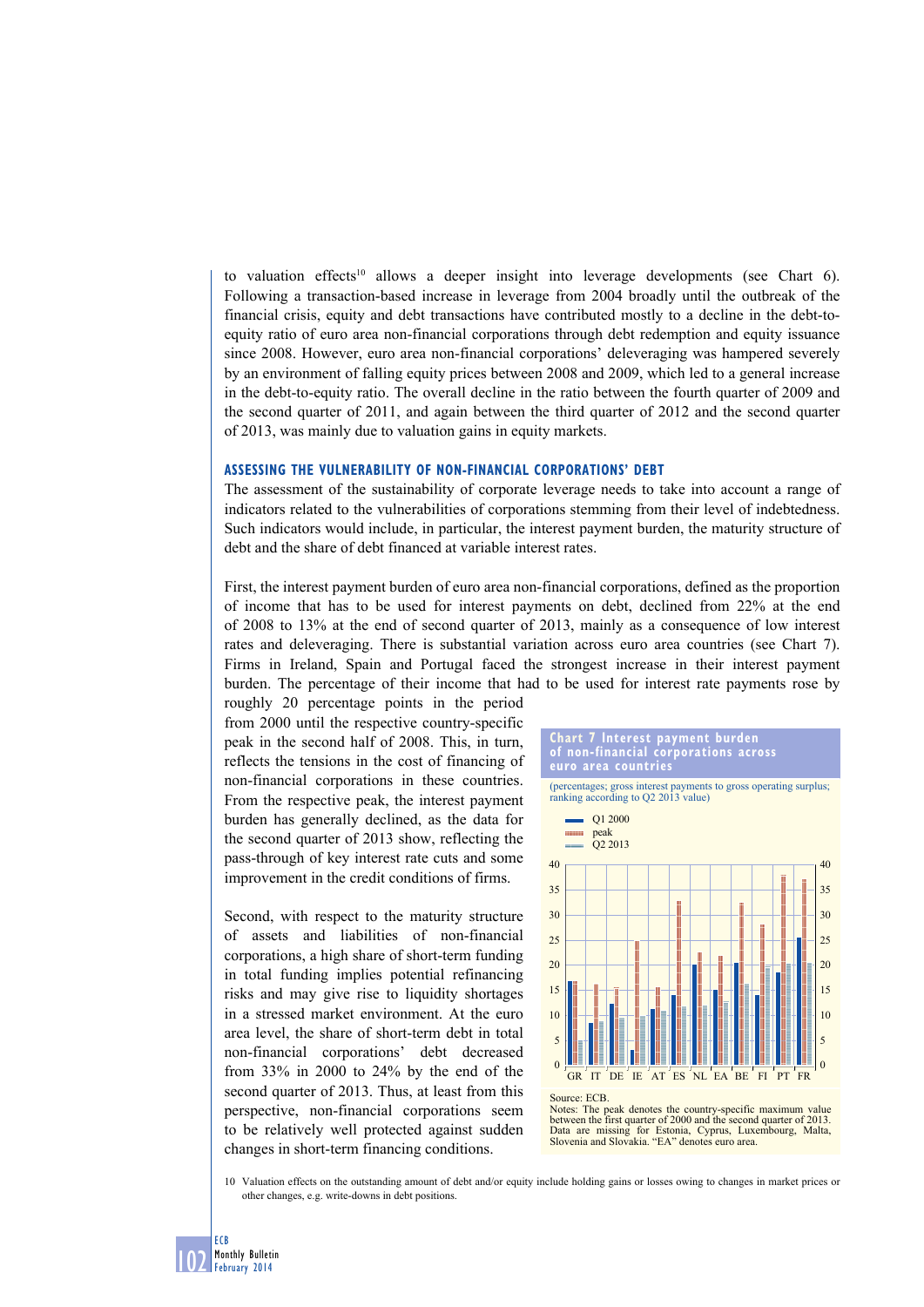Deleveraging patterns in the euro area Corporate sector



Third, despite the fact that short-term funding accounts for a moderate percentage of total funding, interest rate risks may still be relevant if a large proportion of long-term debt is financed at floating, rather than at fixed, rates. Chart 8 shows the maturity composition of total outstanding bank loans accounted for by short-term MFI loans and long-term MFI loans at floating rates. Between the second quarter of 2010 (the start of the data series) and the third quarter of 2013, the euro area average increased only marginally, from 54% to 55%. Across euro area countries the situation varied widely, with the share of loans financed at variable rates being relatively small in Germany and France and highest in Estonia and Finland. While a higher share of financing at variable interest rates allowed companies to benefit from falling market reference rates (such as the EURIBOR) during the crisis, it potentially increases firms' vulnerability to interest rate rises.

Overall, only a gradual adjustment in debt is visible at the aggregate euro area level up to the second quarter of 2013, whereas more intense corporate deleveraging becomes apparent when looking at individual countries or at the different sectors of economic activity. In some countries and sectors, in fact, the accumulation of debt before the crisis was particularly strong, and it turns out that it is the same countries (like Ireland and Spain) and economic sectors (especially the construction and real estate services sectors) that have been most severely hit by the crisis and that have deleveraged most strongly up to the second quarter of 2013.

# **3 leverage developments across firms' characteristics**

A deeper analysis reveals that country and sectoral-level differences mask important heterogeneities across individual firms, reflecting a number of firm-specific characteristics. Focusing on these factors is crucial for a better understanding of whether and to what extent financing problems and general economic uncertainty have affected individual firms since the start of the crisis, and of the lingering vulnerabilities that stem from corporate financing challenges.<sup>11</sup>

11 For more detailed information on the firm-level dataset used for this article, see Annex 3 of the Structural Issues Report 2013.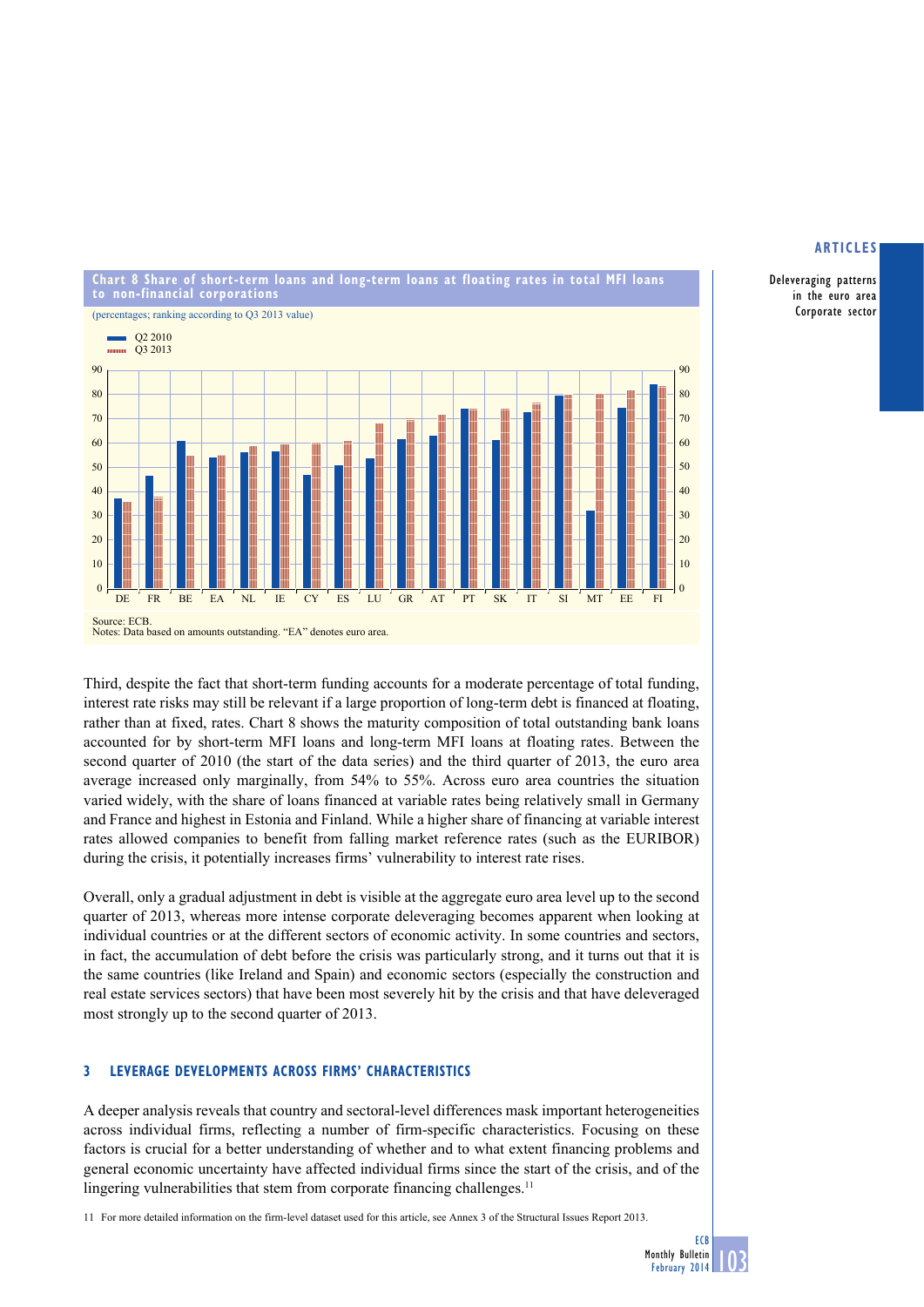The economic literature on firms' capital structures identifies a large number of factors that may explain the considerable degree of heterogeneity in firms' leverage (see the box). Some of these factors are firm-specific, such as profitability, the volatility and predictability of internal funds, the types of assets that should be financed and the willingness of entrepreneurs to accept new equity investors who could claim control rights. Other factors are generally common to firms belonging to the same sector of activity, such as the amount of working capital and fixed assets required to run the business. Finally, the firm's leverage could also be influenced by the characteristics of the institutional, legal and financial environment where the firm operates.<sup>12</sup>

12 These typically include country-level factors such as the development of financial markets, the types of relationship between firms and investors, the tax burden and structure, and the strength of the enforcement framework for creditor and shareholder rights. See, inter alia, Bancel, F. and Mittoo, U., "Cross-Country Determinants of Capital Structure Choice: A Survey of European Firms", *Financial Management*, Vol. 33, No 4, 2004, pp. 103-132; Fan, J.P.H., Titman, S. and Twite, G.J., "An International Comparison of Capital Structure and Debt Maturity Choices", *NBER Working Papers*, No 16445, 2010; De Jong, A., Kabir, R. and Nguyen, T.T., "Capital structure around the world: The roles of firm- and country-specific determinants", *Journal of Banking and Finance*, Vol. 32, No 9, September 2008, pp. 1954-1969; and Giannetti, M., "Do Better Institutions Mitigate Agency Problems? Evidence from Corporate Finance Choices", *The Journal of Financial and Quantitative Analysis*, Vol. 38, No 1, March 2003, pp. 185-212.

#### **Box**

# **WHY DOES CORPORATE STRUCTURE MATTER?1**

The starting point for all the analyses of the capital structure of corporations is the Modigliani-Miller theorem (1958). The theorem suggests that, given perfect capital markets and a neutral tax system, the capital structure has no influence on a firm's value and the cost of capital. If the restrictive assumptions on which this theorem is based are relaxed, one can identify those factors that make corporate financing structures not indifferent and the underlying factors that drive them. For instance, the "trade-off" theory (Jensen and Meckling, 1976) stresses that companies set a target level of leverage at which the tax advantages resulting from the additional debt just offset the costs arising from potential financial distress. The "pecking order" theory (Myers and Majluf, 1984, and Myers, 1984) highlights the influence that asymmetric information between investors or lenders and company management can have on capital structure. Since asymmetric information increases financing costs, companies prefer internal financing to external financing and, since debt financing entails lower costs and no outside shareholders, companies prefer debt to equity if external funds are necessary. The above theories suggest a number of firm-specific characteristics should play a role in determining a corporation's capital structure. Empirical studies tend to find that leverage is affected negatively by firm-level profitability and growth opportunities but positively by firm size (e.g. book value of assets) and asset tangibility. Industry effects also play a role, as firms' debt ratios differ according to their respective industries. While most of these effects are roughly in line with the trade-off theory, the profitability effect is suggestive of a pecking order in financial decisions. Studies also often find that firms converge towards a target debt ratio, which corresponds with the trade-off theory.

From a financial stability perspective, one aspect to consider is the relationship between leverage and the probability of default. With rising indebtedness, borrowers' ability to repay becomes progressively more sensitive to falls in income and sales and, especially in the case of floating-

1 For detailed information on the references mentioned in the box, see the Structural Issues Report 2013.

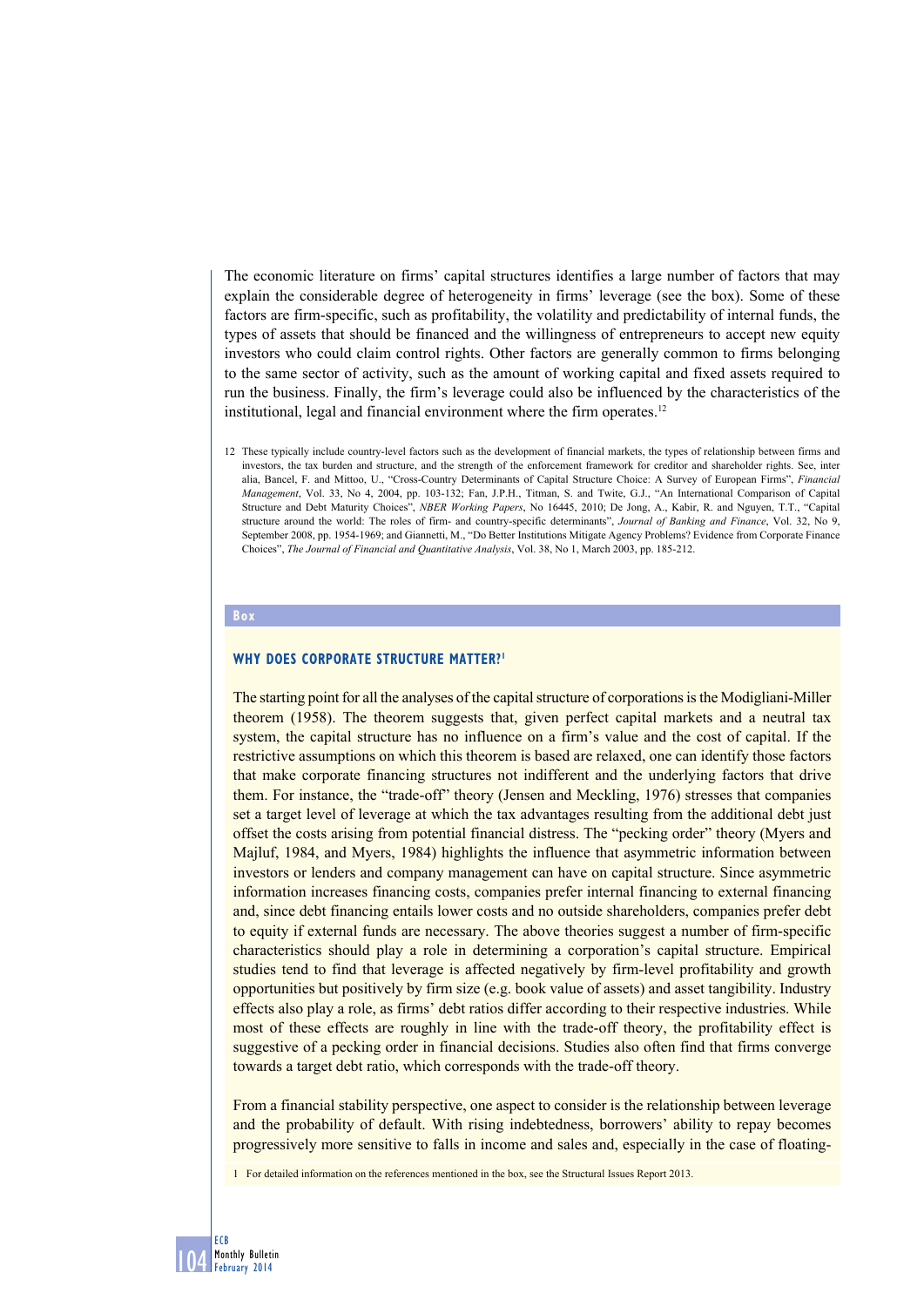Deleveraging patterns in the euro area Corporate sector

rate debt, interest rate rises (Cecchetti et al. 2011). Moreover, in an economic downturn, the pressure of debt service costs is likely to cause highly leveraged firms to cut back investment (and, possibly, production and employment) more severely than less leveraged firms; thus high leverage may make the economy less stable (Bernanke and Campbell, 1988). From a conjunctural point of view, high leverage may lead to a debt overhang (Myers, 1977). If a firm has taken on too much debt, it might find itself in a situation where it cannot take on additional debt to finance future projects, even if these projects could generate a positive net present value, because the profit to be expected from them would be used to service existing liabilities. For the economy as a whole, the ensuing investment cuts might lead to a dampening of economic growth.

Recent studies (for example De Jong et al., 2011 and Almeida and Campello, 2010) stress that verifying capital structure theories should focus on joint tests of various theories that are able to discriminate between the different theoretical predictions. De Jong et al. (2011) establish that the pecking order theory better explains debt issuance, whereas the trade-off theory is better at predicting debt repurchase decisions. However, Byoun (2008) finds that, as firms approach their target leverage ratios, the speed of adjustment is faster when there is a financing deficit at below-target leverage and a financing surplus at above-target leverage. In addition, adjustment speeds are higher when firms have above-target leverage levels than when they have belowtarget levels. Moreover, firms facing a financial deficit (surplus) tend to increase (decrease) debt regardless of its level relative to the target. Thus, elements of both theories seem to be valid. Finally, Lemmon and Zender (2010) provide evidence in favour of the pecking order theory. After distinguishing financially constrained firms from unconstrained firms, they show that the latter satisfy their financing deficits almost entirely with debt, while the former (typically smaller firms) resort, to a larger extent, to equity issuance, owing to debt capacity concerns and their pronounced growth prospects.

The analysis in this section is based on firm-level balance sheet data from the Bureau van Dijk Amadeus database. The sample has approximately 13.8 million annual observations of 2.5 million firms in 17 countries between 2001 and 2011.13

# **Leverage and deleveraging developments across euro area firms**

Throughout the sample period, about one-third of firms did not show any leverage;14 micro firms and young firms15 account for 41% and 44% of these firms, respectively. The median level of leverage for indebted firms, mirroring the dynamics of the aggregate debt-to-assets ratio described in the previous section, increased steadily, by 8 percentage points to 22%, between 2001 and 2008 as a consequence of favourable conditions in credit and financial markets. Since 2008 the indicator has declined to 20%, primarily reflecting the weak dynamics of MFI loans (see Chart 9).

The leverage of a typical firm decreases with the firm's age and sales (see Charts 10a and 10b). This evidence, taken together with the high proportion of young and small firms with no financial debt, confirms the commonly held view that young and small companies face larger obstacles to borrowing

<sup>13</sup> The main advantage of the Bureau van Dijk Amadeus database is that it includes comparable financial information for public and private companies in different countries. The sample used in the section comprises mostly non-listed non-financial enterprises, excluding those in the agriculture, forestry, fishing and mining sectors. For details on the dataset, see Annex 3 of the Structural Issues Report 2013.

<sup>14</sup> Leverage is defined as the sum of short-term debt and long-term debt, divided by total assets. The definition excludes trade credit and provisions. This definition of leverage is close to the debt-to-total assets ratio analysed in the previous section although provisions are excluded from the definition.

<sup>15</sup> The size classification is derived from the European Commission's definition and includes four categories of firm: micro, small, medium and large. For a detailed description, see Annex 3 of the Structural Issues Report 2013. Young firms are firms that are less than three years old.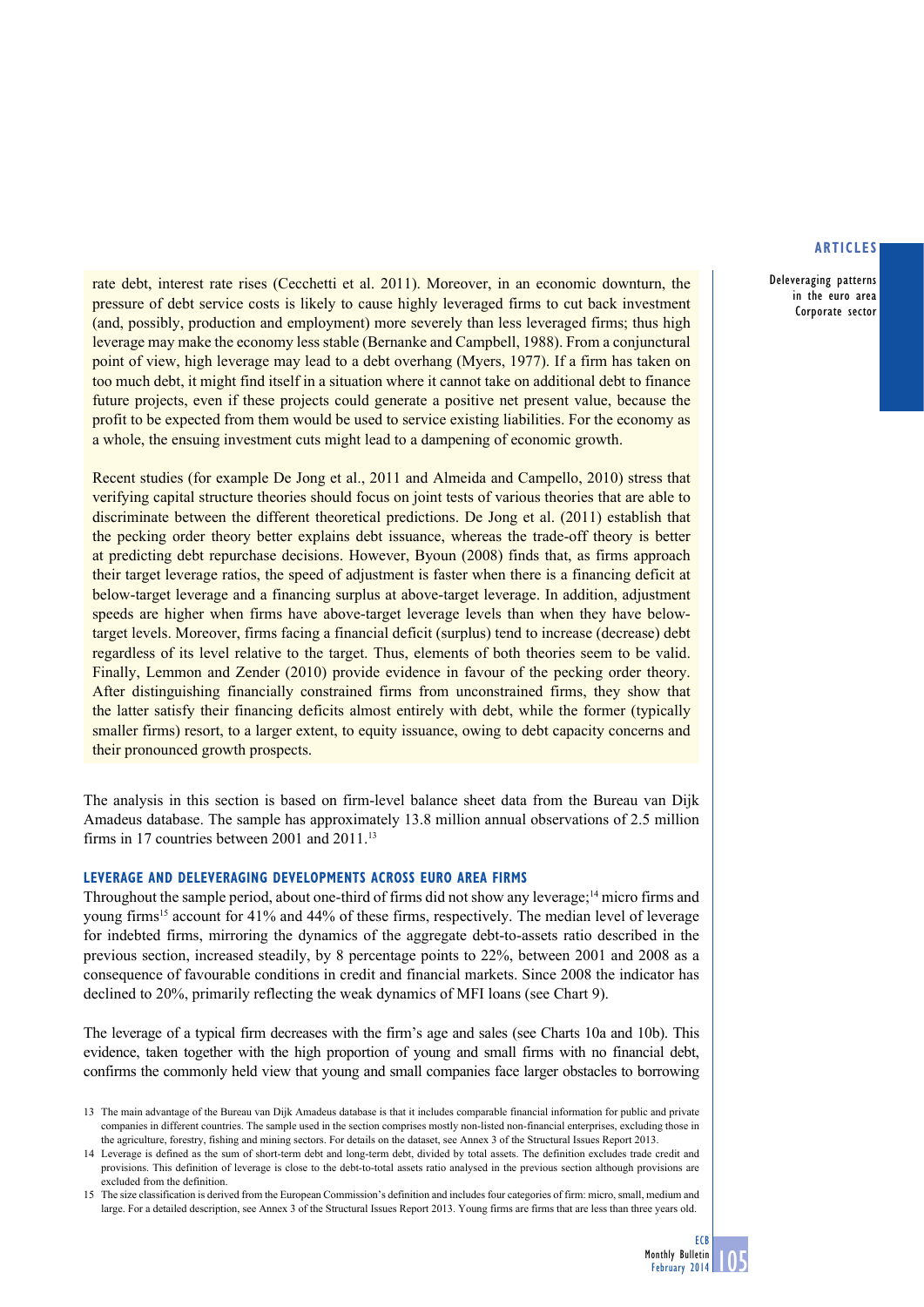

funds and that, once they borrow, they rely heavily on bank debt to finance their business. Firms with very high sales (presumably indicating high financing needs for investment and working capital) have higher levels of leverage.

Chart 11 shows the developments in firms' leverage over time according to size of firm. While remaining broadly stable between 2001 and 2004, corporate indebtedness in the euro area rose markedly among smaller-sized companies. Signs of deleveraging can be seen from 2009 onwards, but the leverage ratio remained high from a historical perspective.

To assess the extent to which such a pattern is common across firms with high and low levels of indebtedness, Table 1 shows the development of leverage ratios broken down by firms' size. It is interesting to note that the aggregate deleveraging pattern is compatible with one of increasing leverage for firms categorised as having low leverage levels, irrespective of the size of the firm. Indeed, the

average leverage of firms that initially had zero or low levels of debt has continued to increase since the start of the crisis, while firms with initially high levels of leverage began deleveraging almost immediately. All firms with high ratios of debt to total assets, irrespective of their size, have



106 Monthly Bullet Monthly Bulletin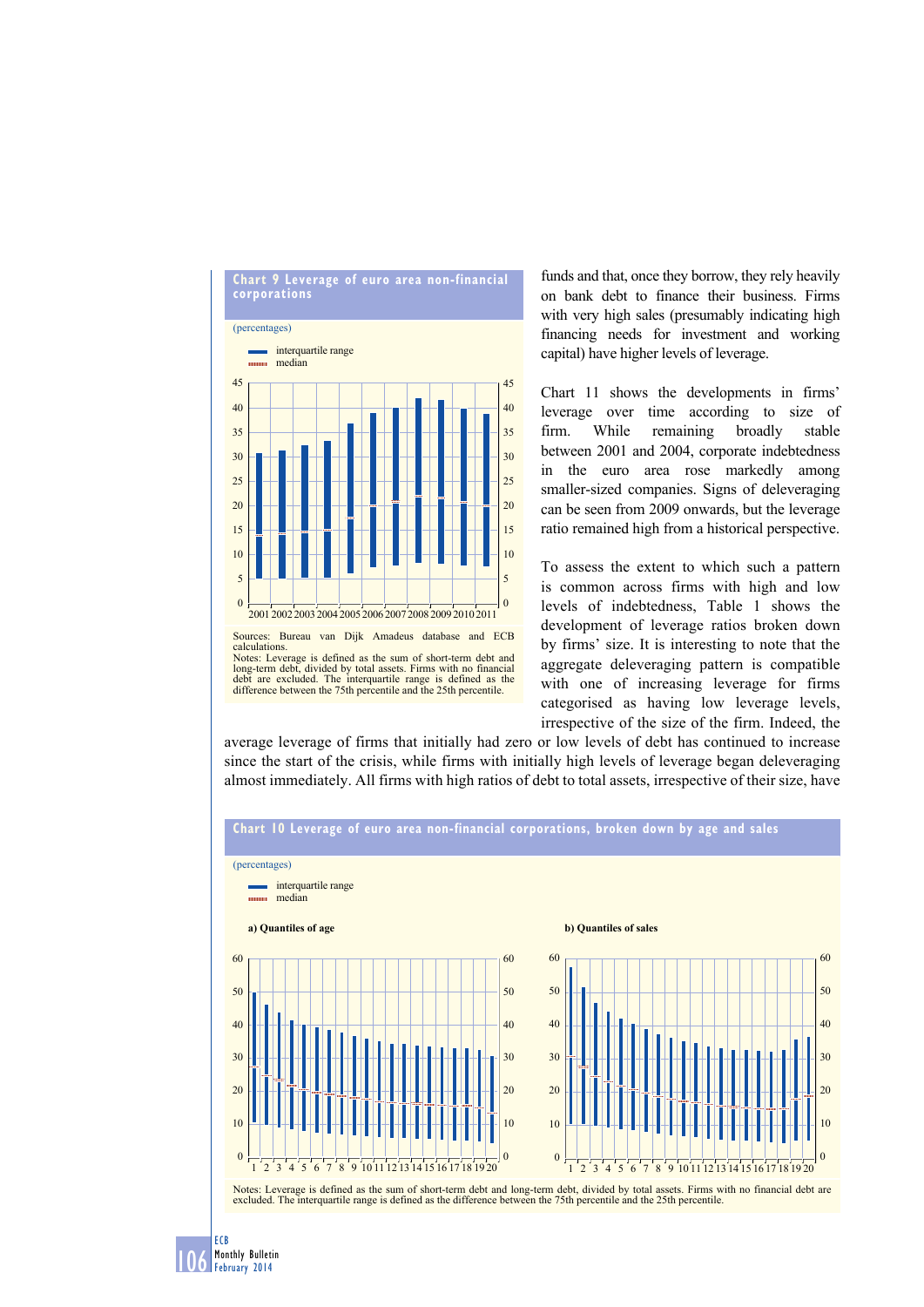Deleveraging patterns in the euro area Corporate sector



calculations. Notes: See Chart 9. The size classes are defined using information on turnover, assets and the number of employees (if recorded). In order to control for differences in inflation, the values of turnover and assets are calculated in real terms, using the GDP deflator (the reference year is 2000). The classification is based on the ceilings defined by the European Commission. Micro firms have fewer than ten workers and a turnover or assets of less than €2 million. Small firms are those with fewer than 50 workers and a turnover or assets of less than  $€10$  million, whereas medium-sized firms have fewer than 250 workers a turnover of less than  $\epsilon$ 50 million and assets of less than  $\epsilon$ 43 million. Above these cut-off points, firms are classified as large.

undergone a deleveraging process. However, it has been more pronounced for micro firms and SMEs than for large firms, pointing once again to the fact that firms rely on bank loans and other sources of finance to different extents, depending on their size.

The pattern for firms with zero indebtedness during the crisis is consistent with and complements recent evidence on financially flexible firms. In particular, it has been shown that those companies that have accumulated spare debt capacity through a conservative leverage policy for a number of years before the crisis are those able to raise external finance and undertake investments when a growth opportunity comes along, despite a worse macroeconomic outlook.16

These results, therefore, add to the complexity of the assessment of the benefits of deleveraging and suggest that an aggregate deleveraging pattern might be compatible with one of increasing leverage at a certain point in time for firms categorised as financially flexible.

# **Determinants of firms' leverage decisions and the impact of the crisis**

As explained in the box, a number of firm-specific characteristics can play a role in determining a corporation's capital structure. Firms with low or high operating profitability tend to be less leveraged than firms with intermediate operating profitability, pointing to the presence of a nonlinear relationship between indebtedness and profits<sup>17</sup> (see Chart 12a). Moreover, Chart 12b shows that leverage increases with the proportion of tangible assets, which may be explained by the use of these assets as collateral or, more broadly, because tangible assets make borrowing firms more attractive to external investors (in this case, too, there are signs of a non-linear relationship between the two variables).<sup>18</sup>

When all these characteristics are taken together in an econometric analysis, the results confirm most of the existing empirical evidence.<sup>19</sup> For instance, the leverage of young firms (less than five years old) is approximately 4 percentage points higher than that of older firms. The empirical results

<sup>16</sup> See Ferrando, A., Marchica, M.T. and Mura, R., "Financial flexibility across the euro area and the United Kingdom", *Working Paper Series*, No 1630, ECB, Frankfurt am Main, 2014. Using a similar sample of euro area non-financial companies, the authors observe that during the recent financial crisis all firms invested, on average, less than the preceding four years. However, financially flexible firms (defined as those that followed a conservative leverage policy before the crisis) seemed to be able to divest significantly less than others. During the period 2007-10, the reduction in their capital expenditure was about 6.8 percentage points, while for the other firms it was about 14.4 percentage points. Furthermore, financially flexible firms also seemed to be less exposed to market imperfections even during the severe conditions of the recent crisis, as they showed lower investment sensitivity to cash flow than the other companies.

<sup>17</sup> The change in the slope is around the eighth quantile, where the profitability indicator is worth about 7%.

<sup>18</sup> The change in the slope is around the seventh quantile, where the proportion of tangible assets is about 6%.

<sup>19</sup> See Section 2.2 of the Structural Issues Report 2013. The analysis is based on a pooled Tobit model that covers the lack of leverage for many firms. Leverage is regressed against size, age, tangibility, profitability, growth of operating surplus and liquidity. Industry and country dummies are also included in the regressions.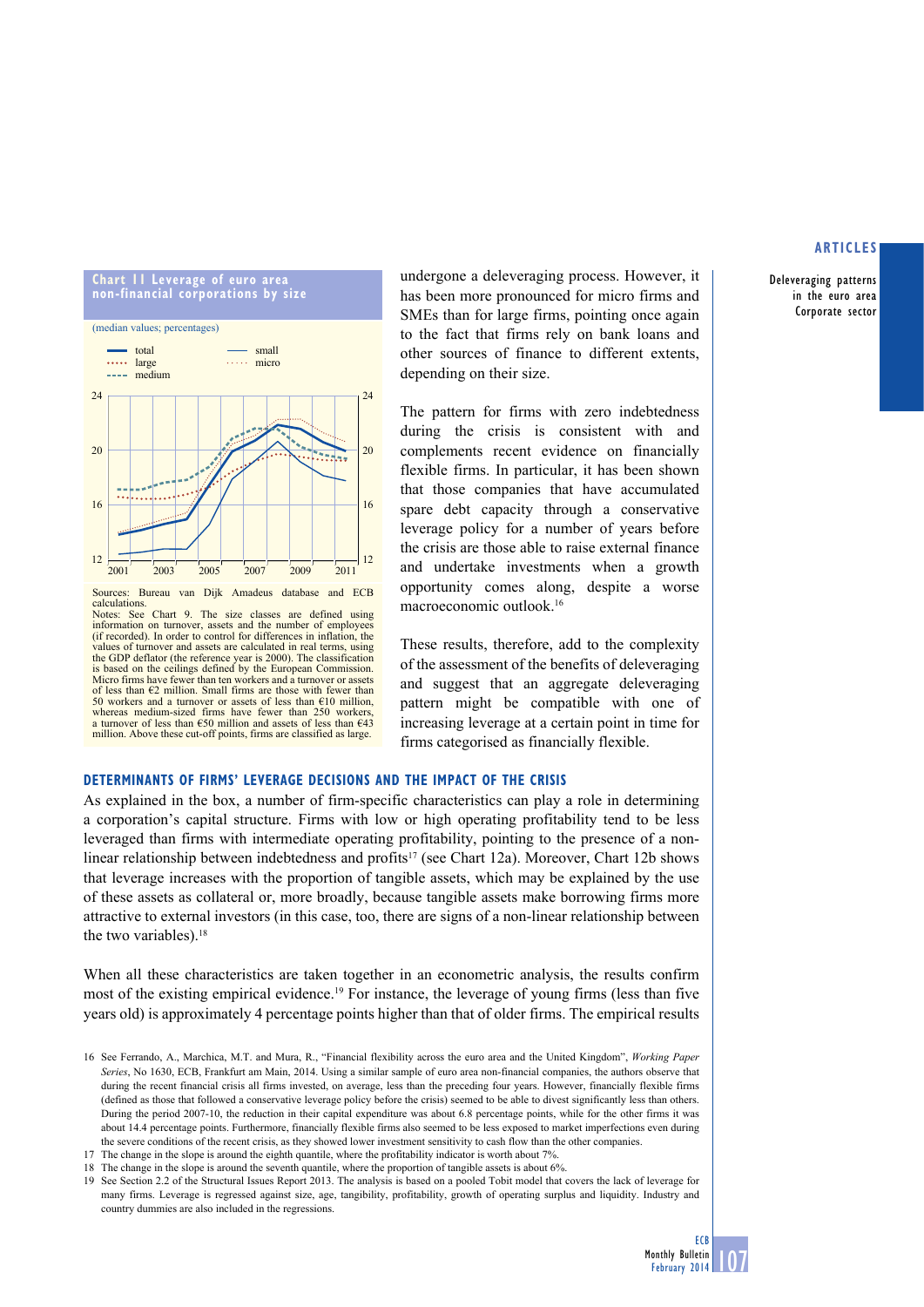#### **table 1 leverage ratios before and after the crisis, broken down by size of firm and size of leverage**

| (percentages)           |                       |       |       |       |       |  |  |  |  |
|-------------------------|-----------------------|-------|-------|-------|-------|--|--|--|--|
|                         | 2007                  | 2008  | 2009  | 2010  | 2011  |  |  |  |  |
| <b>All firms with</b>   |                       |       |       |       |       |  |  |  |  |
| zero leverage in 2007   | 0.00                  | 3.60  | 4.90  | 5.60  | 6.20  |  |  |  |  |
| low leverage in 2007    | 9.80                  | 11.10 | 11.60 | 11.50 | 11.90 |  |  |  |  |
| high leverage in 2007   | 44.90                 | 37.90 | 34.60 | 30.60 | 29.00 |  |  |  |  |
|                         | <b>Size breakdown</b> |       |       |       |       |  |  |  |  |
| <b>Micro firms with</b> |                       |       |       |       |       |  |  |  |  |
| zero leverage in 2007   | 0.00                  | 3.60  | 5.00  | 5.70  | 6.30  |  |  |  |  |
| low leverage in 2007    | 9.90                  | 11.10 | 11.60 | 11.40 | 11.90 |  |  |  |  |
| high leverage in 2007   | 45.70                 | 38.00 | 34.50 | 30.00 | 28.30 |  |  |  |  |
| <b>SMEs</b> with        |                       |       |       |       |       |  |  |  |  |
| zero leverage in 2007   | 0.00                  | 3.50  | 4.70  | 5.40  | 5.80  |  |  |  |  |
| low leverage in 2007    | 9.50                  | 11.40 | 11.70 | 11.70 | 11.90 |  |  |  |  |
| high leverage in 2007   | 42.30                 | 37.50 | 34.90 | 32.10 | 30.80 |  |  |  |  |
| Large companies with    |                       |       |       |       |       |  |  |  |  |
| zero leverage in 2007   | 0.00                  | 2.50  | 2.80  | 4.10  | 4.00  |  |  |  |  |
| low leverage in 2007    | 8.70                  | 10.40 | 10.90 | 11.50 | 12.10 |  |  |  |  |
| high leverage in 2007   | 41.30                 | 38.00 | 35.80 | 35.20 | 34.00 |  |  |  |  |

Sources: Bureau van Dijk Amadeus database and ECB calculations.

108 Monthly Bullet ECB Monthly Bulletin

Notes: Leverage is defined as the sum of short-term debt and long-term debt, divided by total assets. Firms with low leverage in 2007 are those which, in 2007, had positive leverage below the median (among indebted companies) in the corresponding sector and country in<br>which they operated. Firms with high leverage in 2007 are those which, in 2007, had positiv

also attest to the presence of asymmetries in the effect of firms' profitability, since leverage tends to be smaller both for firms with higher operating profits (in line with the pecking order hypothesis, for which profitable firms prefer to use internal funds) and for firms with higher operating losses (which are more likely to be subject to credit rationing by financial intermediaries). Among these

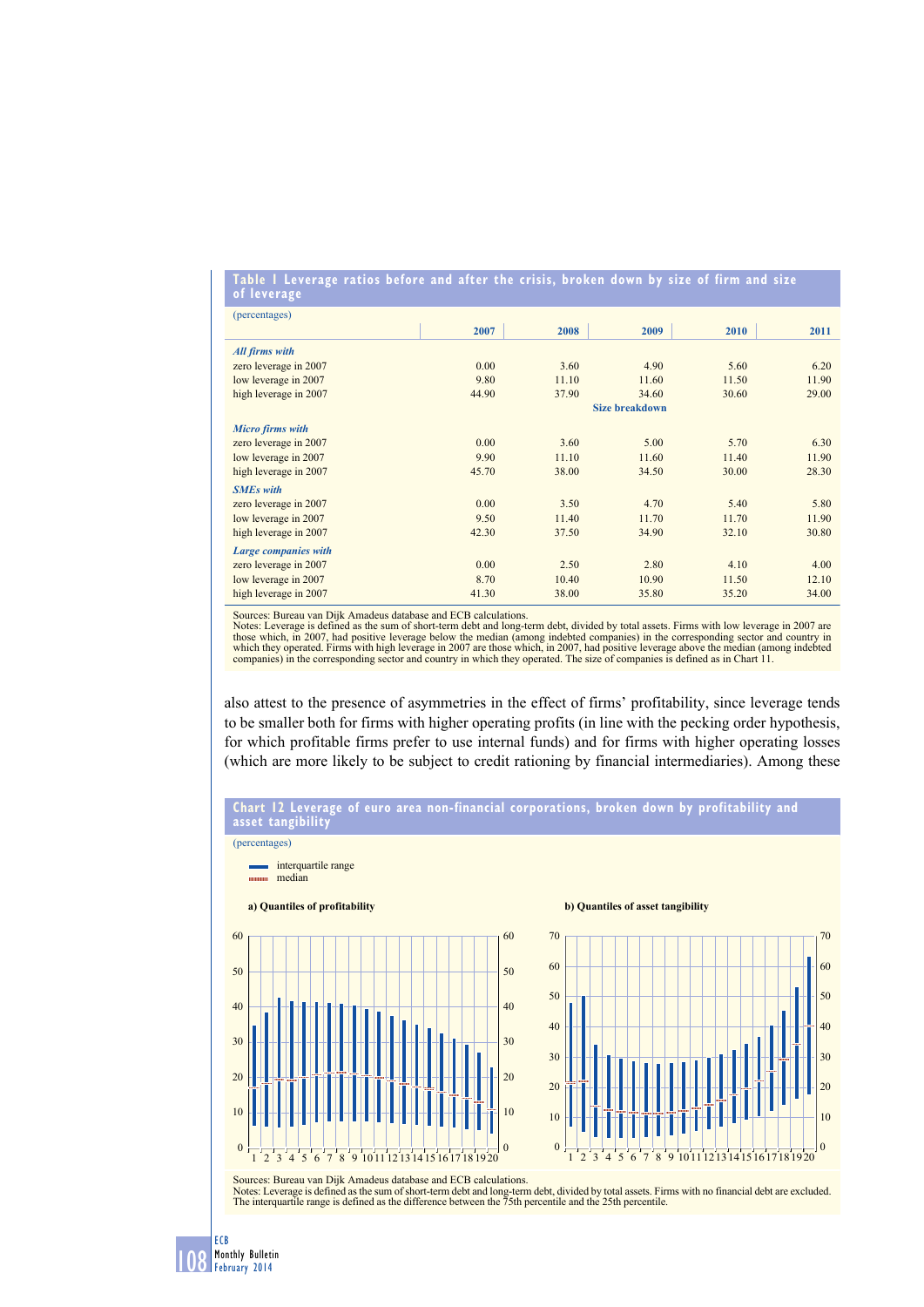Deleveraging patterns in the euro area Corporate sector

factors, the most economically relevant variables appear to be firms' liquidity and tangibility of assets: an increase of one standard deviation is related to a decrease (increase) of 8 (6) percentage points in leverage.

The crisis seems to have not yet changed the main determinants of leverage across firms but there are some signals that the relevance of firms' characteristics has changed. For example, measures of profit, growth and tangibility seem to have had a smaller impact in the period after 2008. Cash is a notable exception, with the indications of a higher negative impact on leverage possibly stemming from the reduced availability of liquid assets during the crisis.

# **FIRMS' Leverage ratios and investment decisions**

In the context of higher risk aversion of credit institutions, a firm's financial position is likely to have played a more relevant role in determining its access to external financing and in explaining both the recent decline in investment rates and the historical magnitude of the collapse in investment in 2009. Table 2 presents non-parametric results for the relationship between investment and financial pressure in 2008 and the subsequent investment rate drop in 2009. In particular, firms are grouped into three subsets, depending on whether they showed zero, intermediate or high levels of leverage in the run-up to the investment collapse in 2009. For each of these corporate groupings, a cross-sectional average of the investment rate in the period 2007-08 is computed and subtracted from the investment rate in 2009. A statistical test is then performed to check whether there are differences in the decline of investment rates across firms with different financial positions. The results in the table show that firms with higher levels of debt reduced their investment, indicating that the drain on future cash flows from debt repayments weighs negatively on firms' current spending and investment decisions when the macroeconomic outlook deteriorates. Higher interest payment ratios – which reflect the impact of changes in interest rates, company profitability and company indebtedness – are also associated with sharper declines in investment levels during crisis periods, large firms aside.

Overall, the fact that excessive corporate sector indebtedness may have become a drag on private sector investment is underpinned by firm-level evidence. Firms with higher levels of debt and with higher interest payment ratios reduced their investment more than others during the crisis. They also underwent a deleveraging process almost immediately. Conversely, a reverse pattern of increasing leverage is observed in the case of firms categorised by "low leverage" levels or by some degree of "financial flexibility" before the crisis. These distinct patterns on corporate balance sheet adjustment strategies should be taken into account when exploring the impact of policy interventions in the aftermath of the crisis.

# **table 2 declines in investment rates between 2007-2008 and 2009 for different corporate groupings, broken down by size**

| (percentage points) |                                                  |                                                  |                                                                                                |                                               |                                                |                                                            |  |  |  |  |
|---------------------|--------------------------------------------------|--------------------------------------------------|------------------------------------------------------------------------------------------------|-----------------------------------------------|------------------------------------------------|------------------------------------------------------------|--|--|--|--|
|                     | <b>Firms with zero</b><br>leverage in<br>2007-08 | <b>Firms with high</b><br>leverage in<br>2007-08 | <b>Statistical</b><br>difference between   interest payment interest payment<br>the two groups | <b>Firms with low</b><br>burden in<br>2007-08 | <b>Firms with high</b><br>burden in<br>2007-08 | <b>Statistical</b><br>difference between<br>the two groups |  |  |  |  |
| Micro               | $-6$                                             | $-9$                                             | yes                                                                                            | $-6$                                          | -8                                             | yes                                                        |  |  |  |  |
| Small               | $-8$                                             | $-15$                                            | yes                                                                                            | $-7$                                          | $-13$                                          | yes                                                        |  |  |  |  |
| Medium              | $-12$                                            | $-16$                                            | yes                                                                                            | $-11$                                         | $-15$                                          | no                                                         |  |  |  |  |
| Large               | $-11$                                            | $-14$                                            | yes                                                                                            | $-11$                                         | $-13$                                          | no                                                         |  |  |  |  |

Sources: Bureau van Dijk Amadeus database and ECB calculations.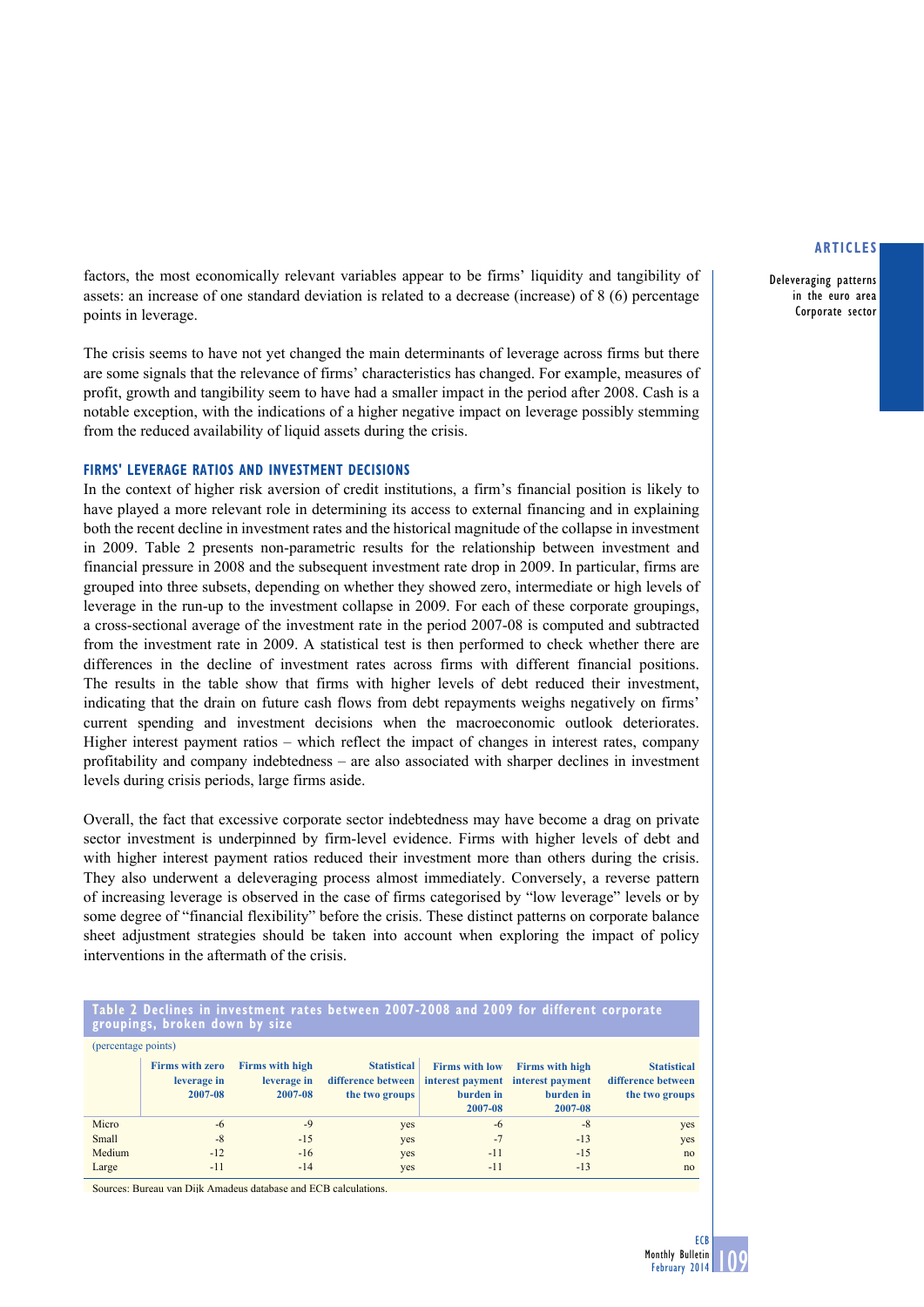# **4 Corporate sector indebtedness and macroeconomic environment**

This section focuses on extracting lessons from the recent financial crisis – in comparison with previous similar episodes – for the medium-term analysis of the debt cycle in the corporate sector. The approach will be threefold. First, the recent euro area crisis is situated within the broader international and historical context of crisis episodes; the aim is then to derive a set of empirical regularities, draw lessons from them and infer policy responses that are also valid in today's circumstances. Second, expected future deleveraging pressures are identified. Third, alternative typologies of deleveraging patterns are explored, drawing on the historical episodes presented. The distinct patterns primarily differ on issues such as corporate balance sheet adjustment strategies, the interaction among deleveraging processes in various sectors and the role of policy.

#### **The euro area crisis from an international and historical perspective**

In terms of severity, duration and scale, the recent financial crisis has caused the most serious economic downturn in several decades, both in the euro area and in most advanced economies. While many factors may well have contributed to the emergence and severity of past downturns, both theoretical insights and empirical evidence appear to point to the role played by debt accumulation in the run-up to the crisis.20

The present assessment considers recessions in 15 advanced economies between 1960 and 2013, drawing extensively on a dataset compiled by Schularick and Taylor  $(2012)^{21}$ . The analysis considers normal business cycle recessions, milder financial crisis recessions and systemic financial crises. Overall, 54 recessions are identified in the dataset, of which 40 are classified as normal business cycle episodes, nine as milder financial crises and five as severe (systemic) financial crises (the "Big Five" crises identified by Reinhart and Rogoff (2009)).

Chart 13 shows the increase in the ratio of bank credit to GDP around the peaks in economic activity.22 In contrast with Section 2 of this article, this analysis is based on consolidated debt data, as the view is on the entire non-financial corporate sector and the relationship of corporate debt with the macroeconomy. Together with the developments in the latest euro area crisis, the chart shows the "average cycle", obtained by taking the average of all identified downturns. The blue area shows the interquartile range, a measure of the dispersion around the "average cycle". While the run-ups to crises have often been characterised by rising debt levels, the extent of debt accumulation in the latest euro area crisis appears remarkable in an historical perspective. The build-up of debt in the euro area prior to the economic downturn lies outside the interquartile range

<sup>22</sup> This section refers to the ratio of bank credit (consolidated) to GDP as an indicator of debt developments.



<sup>20</sup> See Schularick, M. and Taylor, A.M., "Credit Booms Gone Bust: Monetary Policy, Leverage Cycles, and Financial Crises, 1870-2008", American Economic Review, Vol. 102, No 2, April 2012, pp. 1029-1061. While improving welfare when at moderate levels, debt adds to instability when excessive and weighs negatively on the economy. Indeed, literature dating back to the seminal contributions from, for instance, Fisher ("The debt-deflation theory of great depressions", *Econometrica*, Vol. 1, No 4, October 1933, pp. 337-357), Kindleberger ("Manias, panics and crashes: a history of financial crisis", *New York Basic Books*, 1978) and Tobin ("Review of Stabilizing an Unstable Economy by Hyman P. Minsky", *Journal of Economic Literature*, Vol. 27, No 1, pp. 105-108, 1989) has identified leverage, in the form of excessive credit, as a major source of macroeconomic instability and financial fragility. More recently, a number of empirical papers have focused on the role of debt accumulation and debt levels in shaping macroeconomic performance by considering a pool of countries across a number of decades. See, for example, Jorda et al., "Financial Crises, Credit Booms, and External Imbalances: 140 Years of Lessons", *NBER Working Papers*, No 16567, 2012, Reinhart and Rogoff, "From Financial Crash to Debt Crisis", *American Economic Review*, Vol. 101, No 5, August 2009, pp. 1676-1706, and Cecchetti et al., "The real effects of debt", *Working Papers*, No 352, Bank of International Settlements, 2011.

<sup>21</sup> Notably, Schularick and Taylor (2012) analyse the behaviour of money, credit and macroeconomic indicators over a remarkably long time period from 1870 to 2008. The countries considered are Australia, Canada, Denmark, France, Finland, Germany, Italy, Japan, the Netherlands, Norway, Spain, Sweden, Switzerland, the United Kingdom and the United States.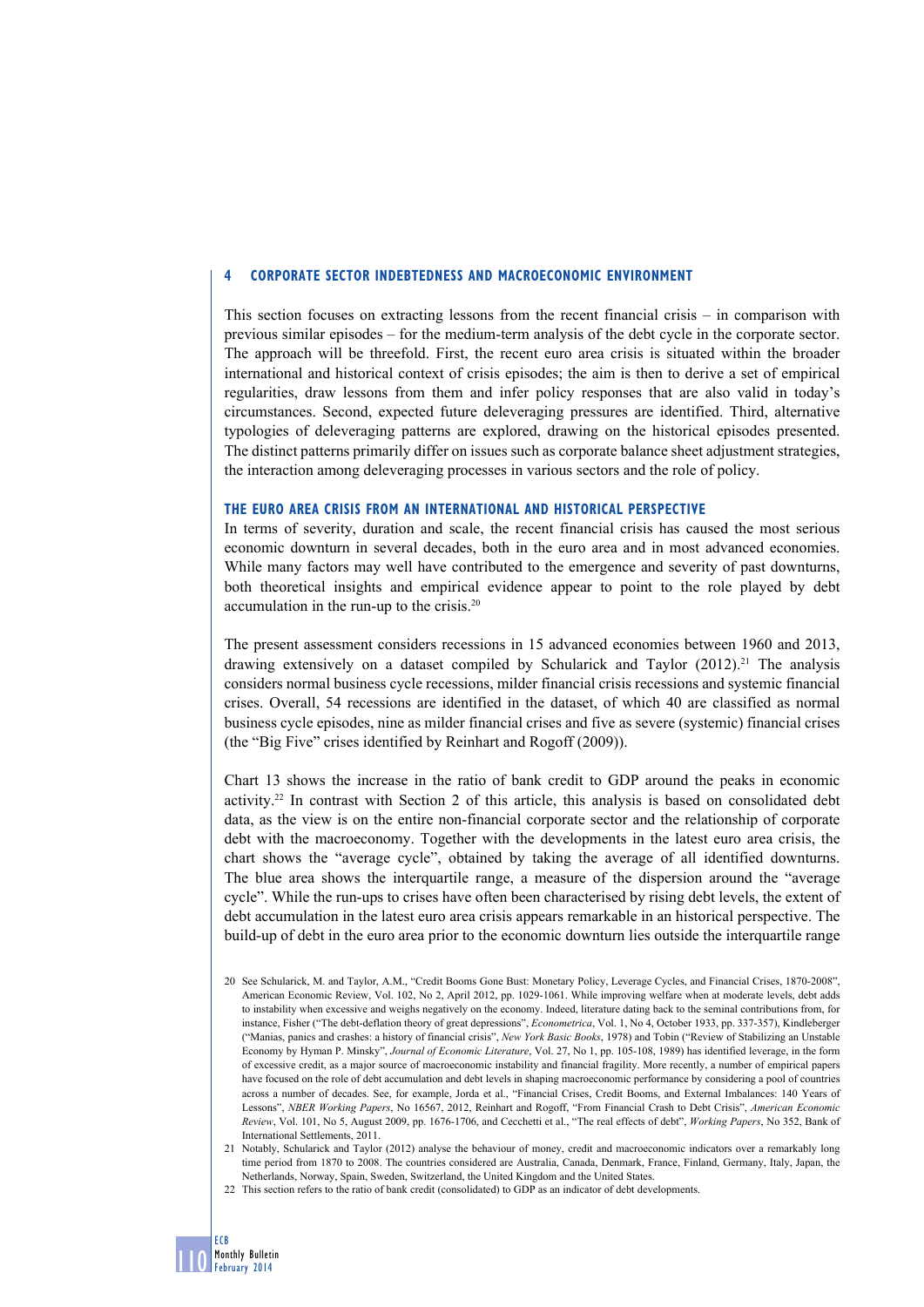Deleveraging patterns in the euro area Corporate sector





Notes: The data for historical episodes are taken from the dataset compiled by Schularick and Taylor (2012). Period *t* represents the cycle peak. For the euro area, the cycle peak is identified as 2008.



and is more intense than the average developments across the "Big Five" financial crises. Provided that historical similarities can be used as a guide, further downward adjustment of the credit-to-GDP ratio is to be expected for the euro area.

Chart 14 shows the level of real GDP before and after major economic downturns. The exceptional severity of the latest euro area recession, even when measured against a wide range of historical and international episodes, is apparent from the sharp decline in GDP (around 5.6% from the pre-crisis peak to the trough). Moreover, the euro area economy levelled off only modestly after the trough and still stands around 2.0% below the pre-crisis peak.

## **Debt accumulation and the severity of the downturn**

Overall, theory and evidence point to the fact that debt accumulation may not be problematic per se. In fact, by transferring resources across time and individuals, debt accumulation can improve welfare when kept at sustainable levels. However, when excessive and used to finance less profitable investments, debt adds to financial instability and weighs on the severity of the downturns and the subsequent recovery.<sup>23</sup>

<sup>23</sup> Annex 6 of the Structural Issues Report 2013 provides a formal analysis that supports evidence of the impact of debt accumulation on the probability of a financial crisis episode in the 17 euro area countries, using quarterly data over the period from the first quarter of 1980 to the second quarter of 2012. More specifically, a logit model with country fixed effects is used, where the variable of interest (i.e. the crisis dummy) takes the value of 1 in the case of a crisis episode and 0 in all other cases. Notably high debt accumulation, in the form of past real loan growth, is statistically significant across various model specifications that control for real and financial variables and their interactions.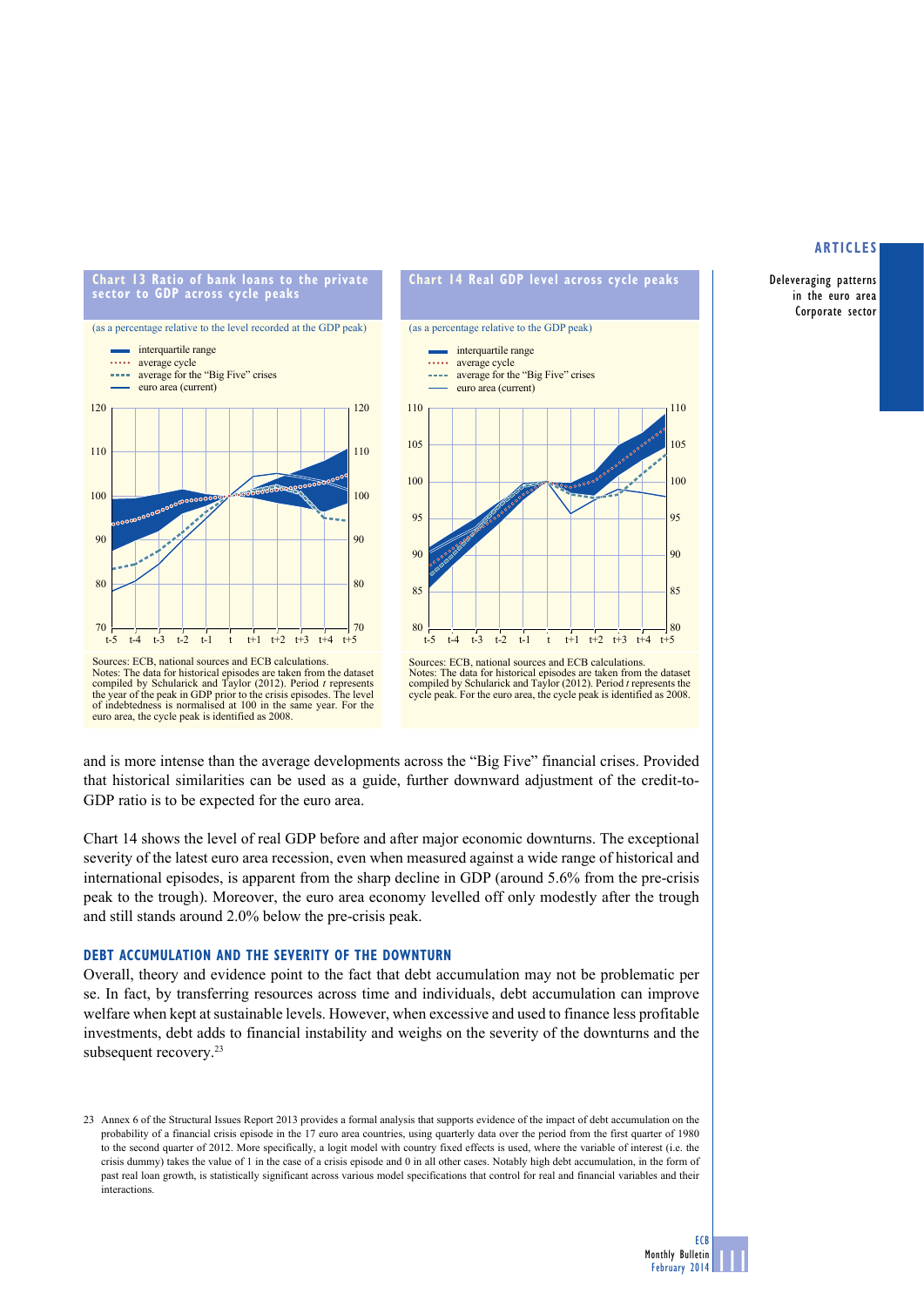

#### **Chart 16 Ratio of corporate sector debt to GdP in euro area economies**

#### (percentage points)



#### Sources: ECB and ECB calculations.

Notes: The solid blue bars represent changes in percentage points, while the striped light blue and reddish bars represent the percentage deviations from pre-crisis levels. "Before the crisis" refers specifically to the fo crisis and "after the crisis" refers specifically to the three years following the crisis peak. For the euro area, the cycle peak is identified as 2008.



Notes: Corporate sector debt is defined as the sum of MFI loans and market-based debt (consolidated data). The peak level around the crisis refers to the maximum level reached between the first quarter of 2008 and the fourth quarter of 2009. The "expected deleveraging pressures" are calculated as the simple average of three statistical benchmark estimates: the deviation of corporate debt to GDP at the end of 2013 from (i) the historical average, from (ii) the pre-boom 2004 level and from (iii) the euro area median at the end of 2013. "EA" denotes the euro area.

To illustrate this point, by drawing on the historical international crises illustrated above, Chart 15 shows the accumulation of debt during the four years prior to the specific crisis and the level of real investment and real GDP three years after the crisis peak.24 Two key conclusions can be drawn from the chart. First, large accumulation of debt prior to a crisis is associated with subdued development of real GDP and investment in the aftermath of the crisis. Second, consistent with what is illustrated above, there are some similarities between the pattern for the recent euro area crisis and the most severe financial crises (the "Big Five" crises): the large accumulation of debt prior to the crisis continues to weigh on the economy three years after the crisis peak, with real GDP and investment levels remaining below pre-crisis peaks.

Focusing on the latest episode, while some progress in deleveraging has been made, if history is any guide, further adjustment might be expected. This is particularly the case of those countries that experienced a relatively stronger pre-crisis boom. A tentative quantification of expected future deleveraging pressures for euro area corporate sectors is illustrated by the solid blue bars in Chart 16. It is derived on the basis of three distinct statistical benchmarks, namely the deviation of the

24 The connection between the intensity of credit accumulation in the expansionary phase and the severity of subsequent recessions has been recently documented by a number of empirical studies, which review historical episodes. See, in particular, Jorda, O. et al. (2011).

112 ECB Monthly Bulletin February 2014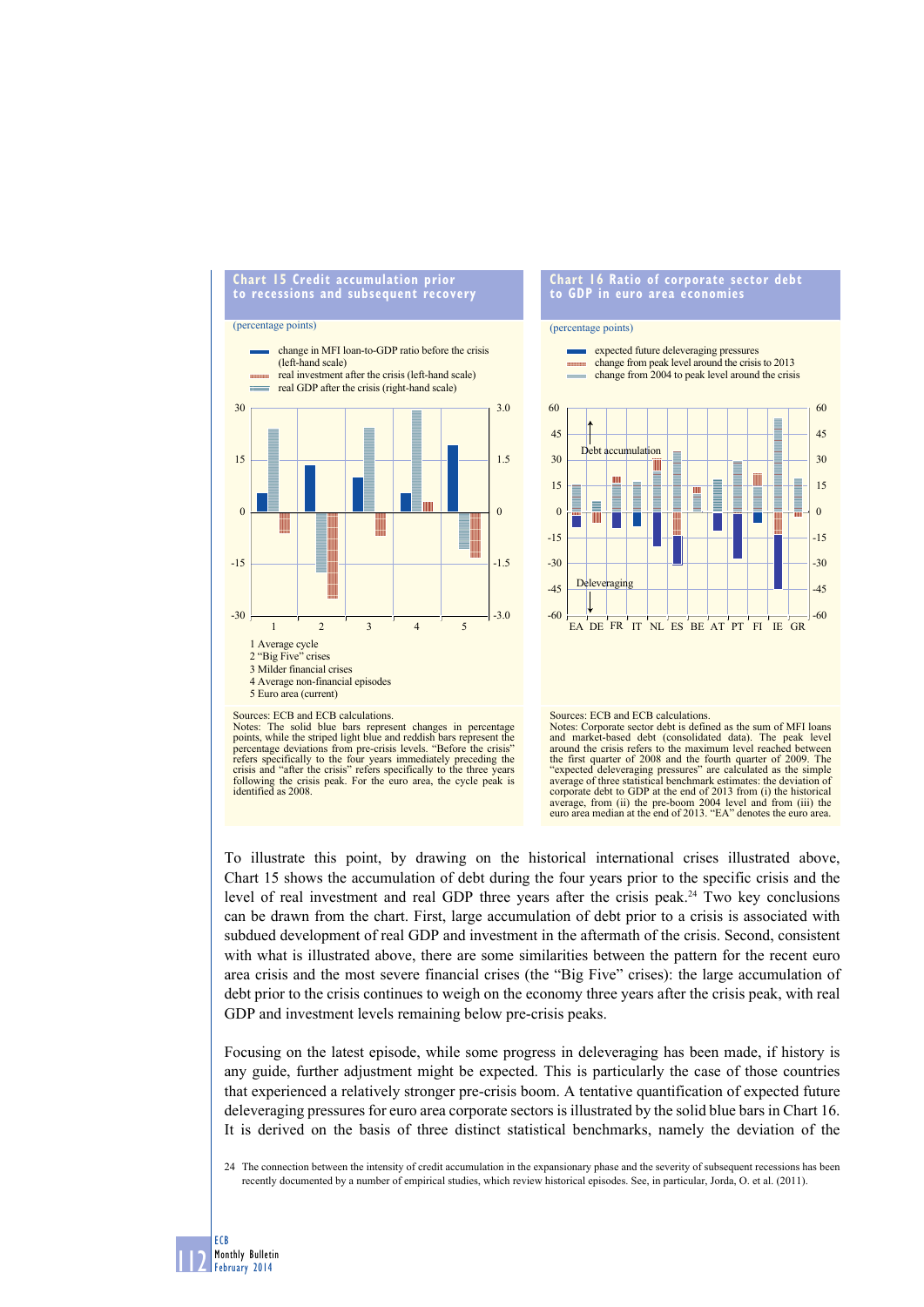Deleveraging patterns in the euro area Corporate sector

corporate debt-to-GDP level at the end of 2013 from (i) its historical average (calculated from the first quarter of 1995 to the fourth quarter of 2013), from (ii) the pre-boom 2004 level and from (iii) the euro area median at the end of 2013.25 All three benchmarks identify deleveraging pressures for euro area firms in Ireland, Spain, the Netherlands and Portugal. The main caveat is that the equilibrium debt levels can differ across countries and vary over time. Structural change in the economy and sectoral composition, as well as developments in financial markets and economic patterns, among other factors, may explain the differences in the long-term equilibrium levels of debt.

# **Alternative deleveraging patterns and policy implications**

Drawing on the historical episodes presented above, several economic patterns are associated with deleveraging in the aftermath of financial crises. These distinct patterns primarily differ on issues such as corporate balance sheet adjustment strategies, the interaction among deleveraging processes in various sectors and the role played by policy.26

Historical evidence shows that the process of introducing policy measures to tackle structural corporate finance issues and investment decisions is a balancing act, as measures must also support a necessary and sound adjustment favouring more sustainable and stability-oriented economic growth. Policy interventions should, in general, avoid disorderly or abrupt deleveraging processes that could imply an abrupt tightening of lending standards or a withdrawal of credit by banks. In such circumstances, both supply-side and demand-side factors have a strong and self-reinforcing adverse impact on the economy. In such a scenario, timely monetary policy interventions may be effective in containing deleveraging pressures that stem from a shortage of liquidity and the associated funding for banks. However, monetary policy intervention aimed at preventing an abrupt credit crunch may not come without a price. In particular, if ill-designed and not supported by regulatory initiatives geared towards reinforcing lenders, it may contribute to delaying the necessary adjustment and, ultimately, increase the economic costs of the deleveraging process. Fragile banks would have an incentive to continue financing troubled and inefficient firms so as to avoid recognising further losses. In this scenario, the unwinding process can become a long-lasting drag on the economy and is likely to be curbed by subdued output dynamics.

Balancing the risks described above means encouraging a steady, controlled and ordered restructuring process in the financial and non-financial sectors, consistent with sustainable longterm patterns. Such interventions are centred on an early recognition of losses and write-downs on the part of creditors, thereby acknowledging that some lending is no longer viable. An overly indebted non-financial corporate sector puts particular strain on the banking sector. If creditors' balance sheet capacity is also restricted and capital eroded, a prompt recapitalisation of the banking system is of utmost importance as part of a general effort to reduce excess capacity and improve efficiency in the banking sector.<sup>27</sup> Previous crises have highlighted the importance of measures aimed at strengthening banks' balance sheets. Doing so allows financial institutions to withstand potential loan losses associated with the deleveraging process of the non-financial private sector and, at the same time, to continue providing credit to the economy. In addition, a firm's default

<sup>25</sup> The estimate of the expected deleveraging pressures is the simple average of the three benchmark estimates.

<sup>26</sup> See also the article entitled "Comparing the recent financial crisis in the United States and the euro area with the experience of Japan in the 1990s", *Monthly Bulletin*, ECB, May 2012.

<sup>27</sup> Private burden-sharing should be used as far as possible. Only if this redistribution does not allow the private sector to fully absorb losses should the public sector support reparation and strengthen particular segments of the private sector's balance sheets. See the box entitled "Towards a new EU framework for bank recovery and resolution" in the article "Heterogeneity in euro area financial conditions and policy implications", *Monthly Bulletin*, ECB, August 2012.